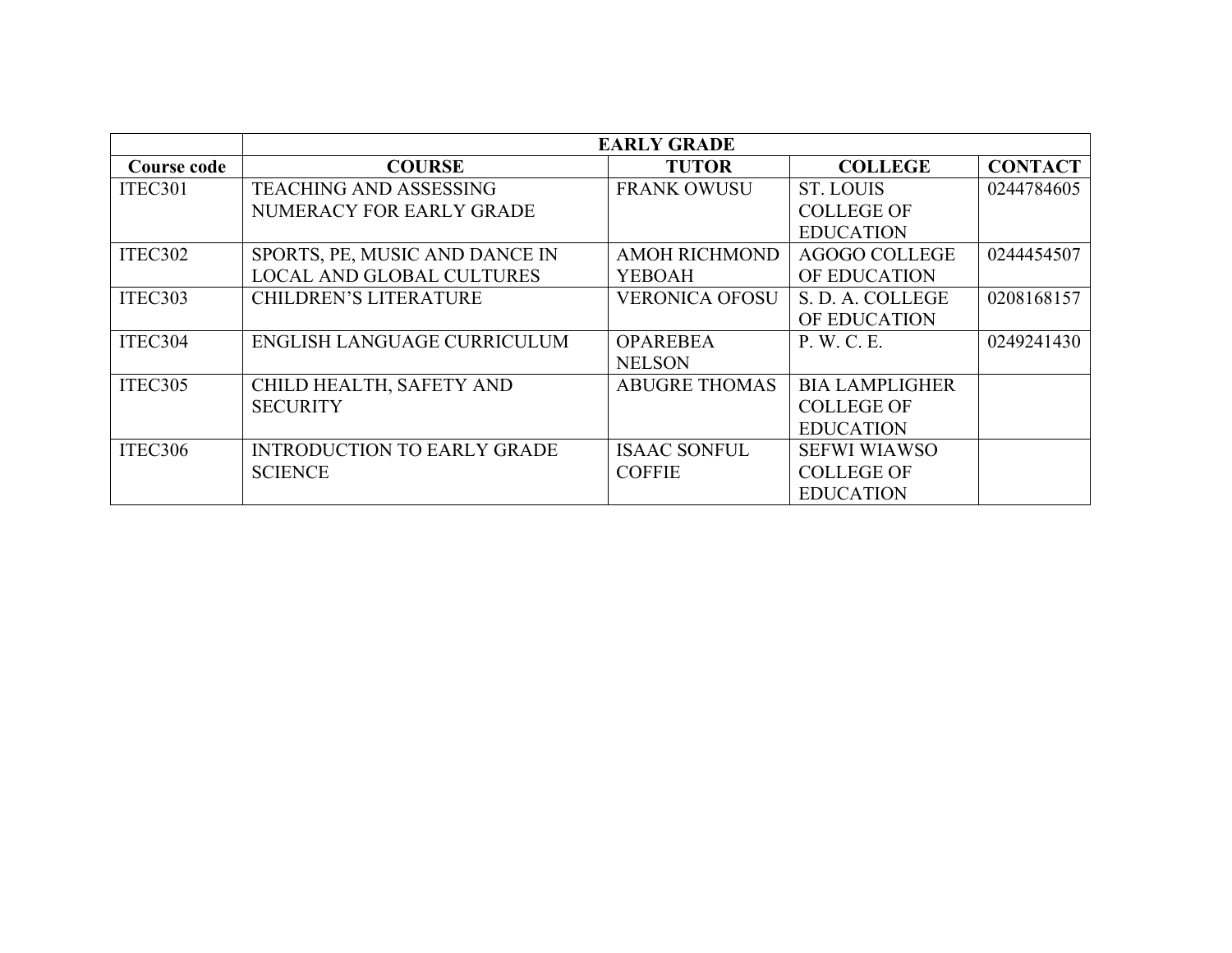|             | <b>UPPER PRIMARY</b>              |                      |                       |                |
|-------------|-----------------------------------|----------------------|-----------------------|----------------|
| Course code | <b>COURSE</b>                     | <b>TUTOR</b>         | <b>COLLEGE</b>        | <b>CONTACT</b> |
| ITEC307     | <b>INTEGRATED SCIENCE III FOR</b> | <b>DANIEL MAMUDU</b> | <b>ST JOHN BOSCO</b>  |                |
|             | <b>UPPER PRIMARY</b>              |                      | <b>COLLEGE OF</b>     |                |
|             |                                   |                      | <b>EDUCATION</b>      |                |
| ITEC308     | SPORT, PE, MUSIC AND DANCE        | <b>GODFRED TEYE</b>  | <b>BIA LAMPLIGHER</b> |                |
|             | IN LOCAL AND GLOBAL               | <b>MENSAH AKUFFO</b> | <b>COLLEGE OF</b>     |                |
|             | <b>CULTURES</b>                   |                      | <b>EDUCATION</b>      |                |
| ITEC309     | LITERACY (CHILDREN'S              | <b>ERNESTINA</b>     | <b>METHODIST</b>      | 0246649794     |
|             | LITERATURE)                       | <b>ASIAMAH</b>       | <b>COLLEGE OF</b>     |                |
|             |                                   |                      | <b>EDUCATION</b>      |                |
| ITEC310     | <b>TEACHING AND ASSESSING</b>     | <b>HENRY KPAI</b>    | <b>MAMPONG</b>        | 0554242334     |
|             | <b>MATHEMATICS FOR UPPER</b>      |                      | <b>TECHNICAL</b>      |                |
|             | PRIMARY (INTERMEDIATE)            |                      | <b>COLLEGE OF</b>     |                |
|             |                                   |                      | <b>EDUCATION</b>      |                |
| ITEC311     | WRITTEN LITERATURE OF A           | <b>DARFOUR SAKYI</b> | P. W. C. E.           |                |
|             | <b>GHANAIAN LANGUAGE</b>          | <b>JOSEPH</b>        |                       |                |
| ITEC312     | <b>ENGLISH LANGUAGE</b>           | <b>EMMANUEL</b>      | N. J. A. COLLEGE      |                |
|             | <b>CURRICULUM FOR UPPER</b>       | <b>OSUMAN</b>        | OF EDUCATION          |                |
|             | <b>PRIMARY</b>                    |                      |                       |                |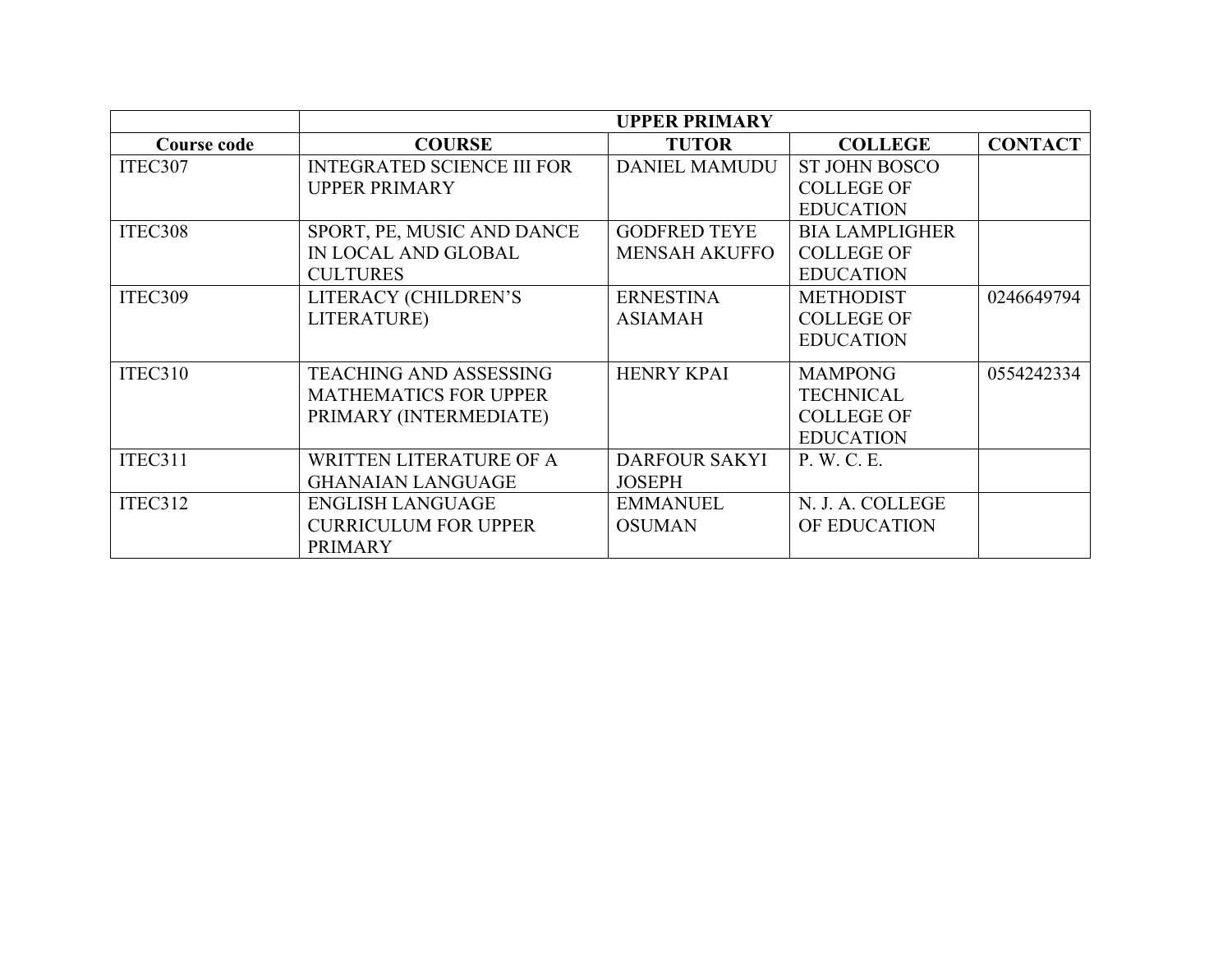|                    | <b>JHS (SOCIAL SCIENCE)</b>      |                        |                       |                |
|--------------------|----------------------------------|------------------------|-----------------------|----------------|
| <b>COURSE CODE</b> | <b>COURSE</b>                    | <b>TUTOR</b>           | <b>COLLEGE</b>        | <b>CONTACT</b> |
| ITEC313            | <b>ENGLISH LANGUAGE</b>          | <b>BENEDICT SALIFU</b> | <b>ST. JOHN BOSCO</b> |                |
|                    | <b>CURRICULUM FOR JHS</b>        | <b>AKUKA</b>           | <b>COLLEGE OF</b>     |                |
|                    |                                  |                        | <b>EDUCATION</b>      |                |
| ITEC314            | <b>BIOPHYSICAL ENVIRONMENTAL</b> | <b>ESTHER BONSU</b>    | <b>METHODIST</b>      |                |
|                    | <b>SYSTEMS</b>                   |                        | <b>COLLEGE OF</b>     |                |
|                    |                                  |                        | <b>EDUCATION</b>      |                |
| ITEC315            | <b>FUNDAMENTALS OF HUMAN</b>     | <b>PAUL WILLIAM</b>    | S. D. A. COLLEGE      | 0244156220     |
|                    | <b>GEOGRAPHY</b>                 | <b>OBENG</b>           | OF EDUCATION          |                |
| ITEC316            | <b>INTRODUCTION TO THE STUDY</b> | <b>ISAAC LIMPUA</b>    | <b>BAGABAGA</b>       |                |
|                    | OF HISTORY                       | <b>DIGBUN</b>          | <b>COLLEGE OF</b>     |                |
|                    |                                  |                        | <b>EDUCATION</b>      |                |
| ITEC317            | POLITICAL HISTORY OF GHANA-      | <b>VINCENT AYIM</b>    | <b>AKATSI COLLEGE</b> | 0244992498     |
|                    | <b>CHIEFTANCY AND BRITISH</b>    |                        | OF EDUCATION          |                |
|                    | <b>COLONIAL RULE</b>             |                        |                       |                |
| ITEC318            | <b>INTRODUCTION TO SOCIAL</b>    | <b>KORANTENG</b>       | <b>SEFWI WIAWSO</b>   |                |
|                    | <b>STUDIES</b>                   | <b>PATRICK</b>         | <b>COLLEGE OF</b>     |                |
|                    |                                  |                        | <b>EDUCATION</b>      |                |
| ITEC319            | POPULATION AND ECONOMIC          | <b>KWARTENG</b>        | N. J. A. COLLEGE      |                |
|                    | DEVELOPMENT IN GHANA             | <b>MENSAH</b>          | OF EDUCATION          |                |
|                    |                                  | <b>GEOFFREY</b>        |                       |                |
| ITEC320            | <b>INTRODUCTION TO RELIGIOUS</b> | <b>DARKO KOFI</b>      | <b>ST. LOUIS</b>      | 0244596427     |
|                    | AND MORAL EDUCATION              | <b>JOHN</b>            | <b>COLLEGE OF</b>     |                |
|                    |                                  |                        | <b>EDUCATION</b>      |                |
| ITEC321            | <b>INTRODUCTION TO CHRISTIAN</b> | PHILIP SEY K           | <b>SEFWI WIAWSO</b>   |                |
|                    | <b>RELIGION</b>                  |                        | <b>COLLEGE OF</b>     |                |
|                    |                                  |                        | <b>EDUCATION</b>      |                |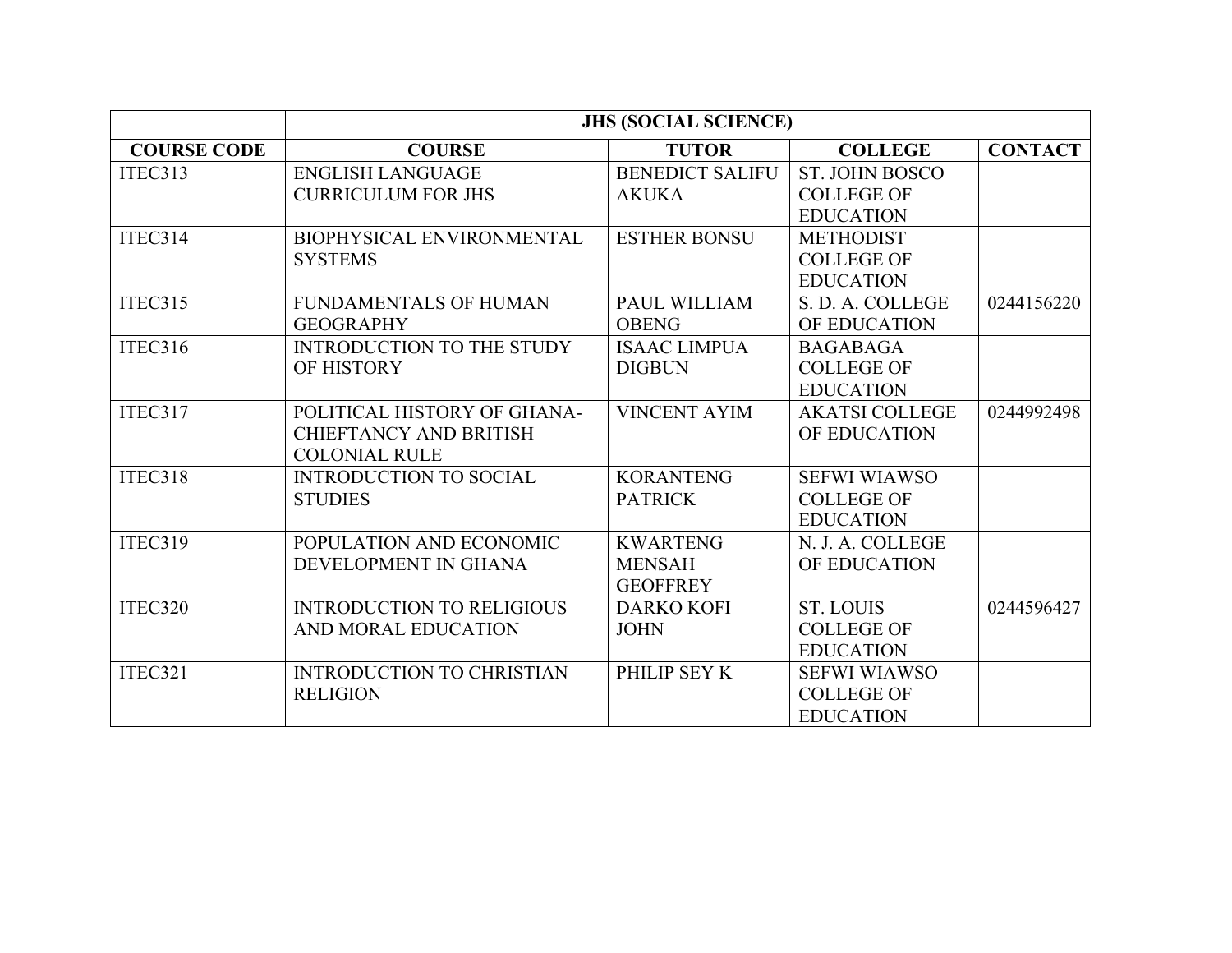|             | <b>TVET</b>                          |                        |                       |                |
|-------------|--------------------------------------|------------------------|-----------------------|----------------|
| <b>CODE</b> | <b>COURSE</b>                        | <b>TUTOR</b>           | <b>COLLEGE</b>        | <b>CONTACT</b> |
| ITEC322     | HISTORICAL DEVELOPMENT, TOOLS        | PATRICK BENTIL         | <b>KOMENDA</b>        | 0244879846     |
|             | AND MATERIALS IN AGRICULTURE         | <b>OGOE</b>            | <b>COLLEGE OF</b>     |                |
|             |                                      |                        | <b>EDUCATION</b>      |                |
| ITEC323     | <b>ENVIRONMENTAL EFFECTS ON</b>      | <b>AURELIA PEARL</b>   | <b>BAGABAGA</b>       |                |
|             | <b>AGRICULTURE AND</b>               | <b>ADUKO</b>           | <b>COLLEGE OF</b>     |                |
|             | <b>ENTREPRENEURSHIP</b>              |                        | <b>EDUCATION</b>      |                |
| ITEC324     | PHILOSOPHICAL FOUNDATIONS OF         | <b>REGINA TURKSON</b>  | <b>SEFWI WIAWSO</b>   |                |
|             | <b>HOME ECONIMICS</b>                |                        | <b>COLLEGE OF</b>     |                |
|             |                                      |                        | <b>EDUCATION</b>      |                |
| ITEC325     | MANIPULATIVE PROCESSES AND           | <b>AGGREY ABA</b>      | <b>AGOGO COLLEGE</b>  | 0243077547     |
|             | <b>SKILLS IN HOME ECONOMICS</b>      | <b>MAGDALENE</b>       | OF EDUCATION          |                |
| ITEC326     | <b>DESIGN AND REALISATION 1</b>      | <b>EMMANUEL</b>        | <b>KOMENDA</b>        | 0244118730     |
|             |                                      | <b>OPPONG</b>          | <b>COLLEGE OF</b>     |                |
|             |                                      |                        | <b>EDUCATION</b>      |                |
| ITEC327     | METAL AND AUTOMOTIVE                 | PHILIP O TETTEH        | <b>SEFWI WIAWSO</b>   |                |
|             | <b>TECHNOLOGY</b>                    |                        | <b>COLLEGE OF</b>     |                |
|             |                                      |                        | <b>EDUCATION</b>      |                |
| ITEC328     | <b>INTRODUCTION TO GRAPHIC</b>       | <b>ROBERT MARKIN</b>   | <b>MAMPONG</b>        | 0208711275     |
|             | <b>COMMUNICATION</b>                 |                        | <b>TECHNICAL</b>      |                |
|             |                                      |                        | <b>COLLEGE OF</b>     |                |
|             |                                      |                        | <b>EDUCATION</b>      |                |
| ITEC329     | <b>INTRODUCTION TO 3-DIMENSIONAL</b> | <b>SAMUEL P. ATALI</b> | <b>ADA COLLEGE OF</b> | 0243343089     |
|             | <b>ART</b>                           |                        | <b>EDUCATION</b>      |                |
| ITEC330     | <b>INTRODUCTION TO 2-DIMENSIONAL</b> | <b>BENJANIM</b>        | <b>PRESBYTERIAN</b>   | 0245153220     |
|             | <b>ART</b>                           | <b>SEMENYO</b>         | <b>COLLEGE OF</b>     |                |
|             |                                      | <b>LIFESON</b>         | <b>EDUCATION</b>      |                |